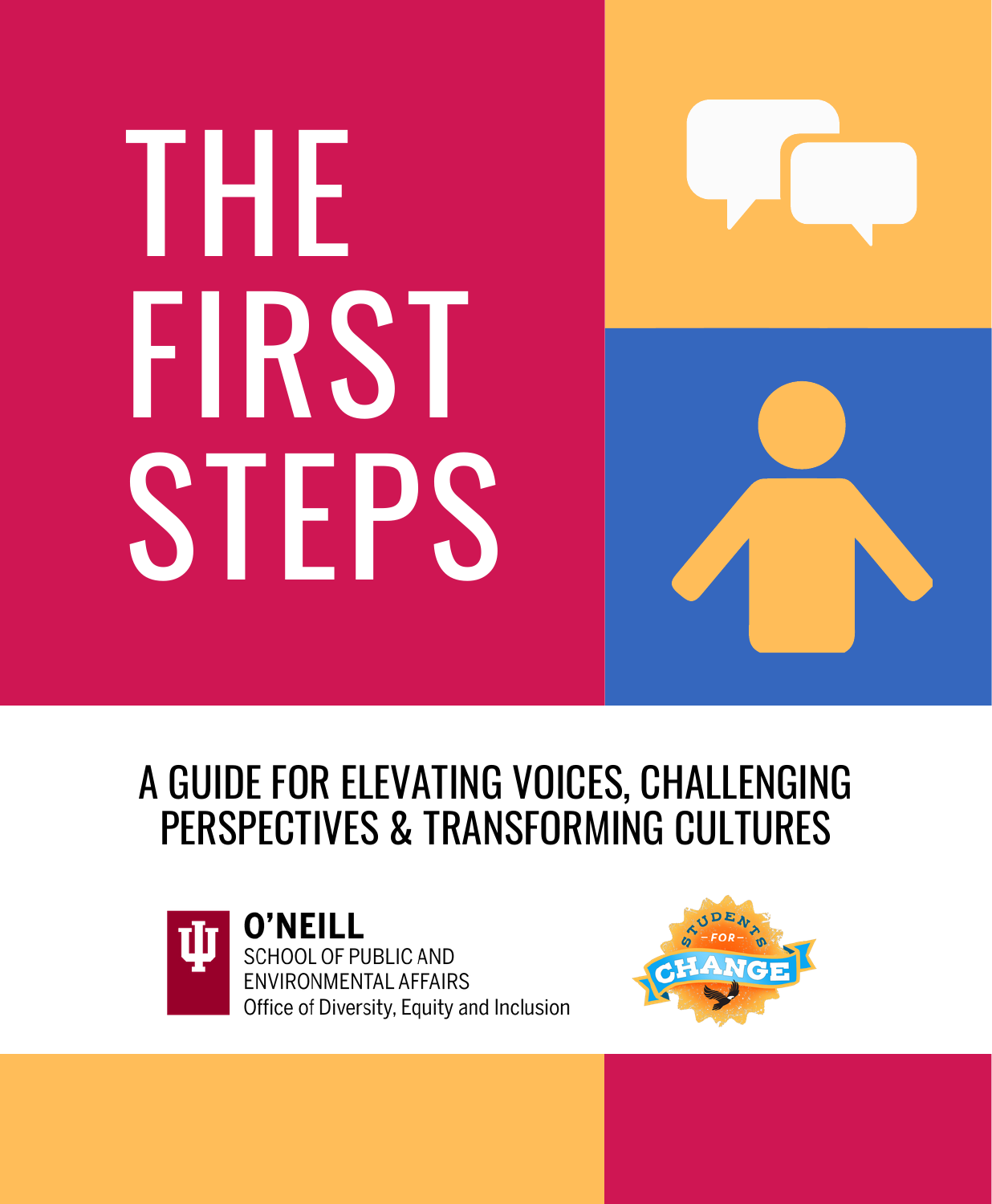### "FAITH IS TAKING THE FIRST STEP EVEN WHEN YOU DON'T SEE THE WHOLE STAIRCASE"

### - Dr. Martin Luther King Jr.

# TABLE OF CONTENT

| Ask Yourself ********************* 2 |
|--------------------------------------|
|                                      |
| Learning More ******************** 5 |
| Educating Others  7                  |
| The Next Steps  9                    |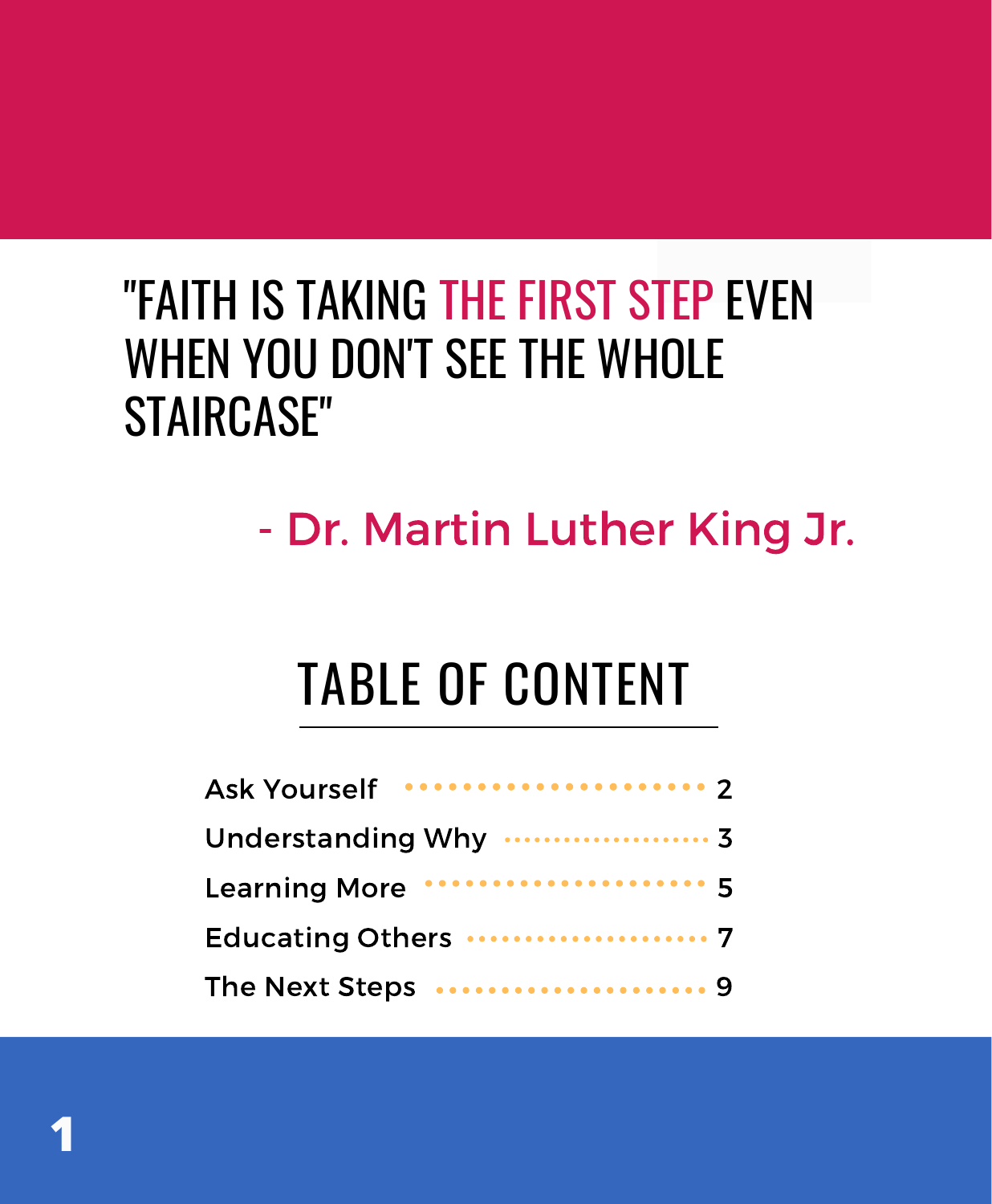

Have you ever heard someone say something disrespectful, but you did not know how to respond? disrespectful, but you did not know how to respond?<br>Are you concerned about social justice, but you are not

sure you are not know now to k<br>cerned about social justice, but y<br>sure how to make an impact?

# YOU CAN MAKE A SIGNIFICANT IMPACT WITH ACCOUNTABILITY

From private conversations to public spaces - keeping yourself & others accountable can transform social norms & create positive change on a massive scale!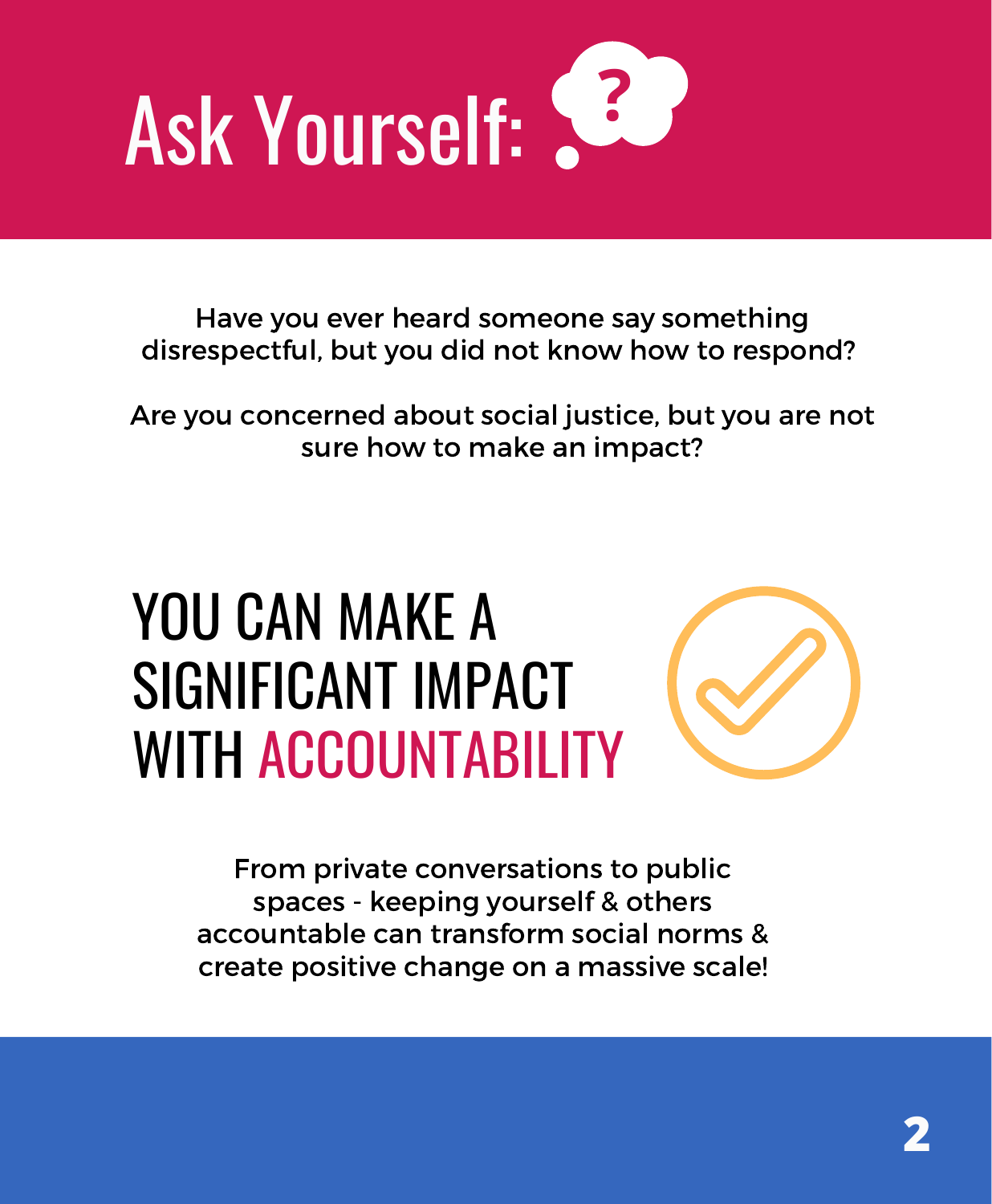# Understanding Why

### Not everyone is offered the same opportunities based on factors such as:

- $\bullet$  Race
- Sex
- Gender-Identity
- Sexuality
- Ability/Disability
- Religion
- Ethnicity
- Nationality
- Socioeconomic-

status

Inappropriate words and phrases normalize and encourage the mistreatment & approprate words and<br>hrases normalize and<br>urage the mistreatme<br>oppression of others.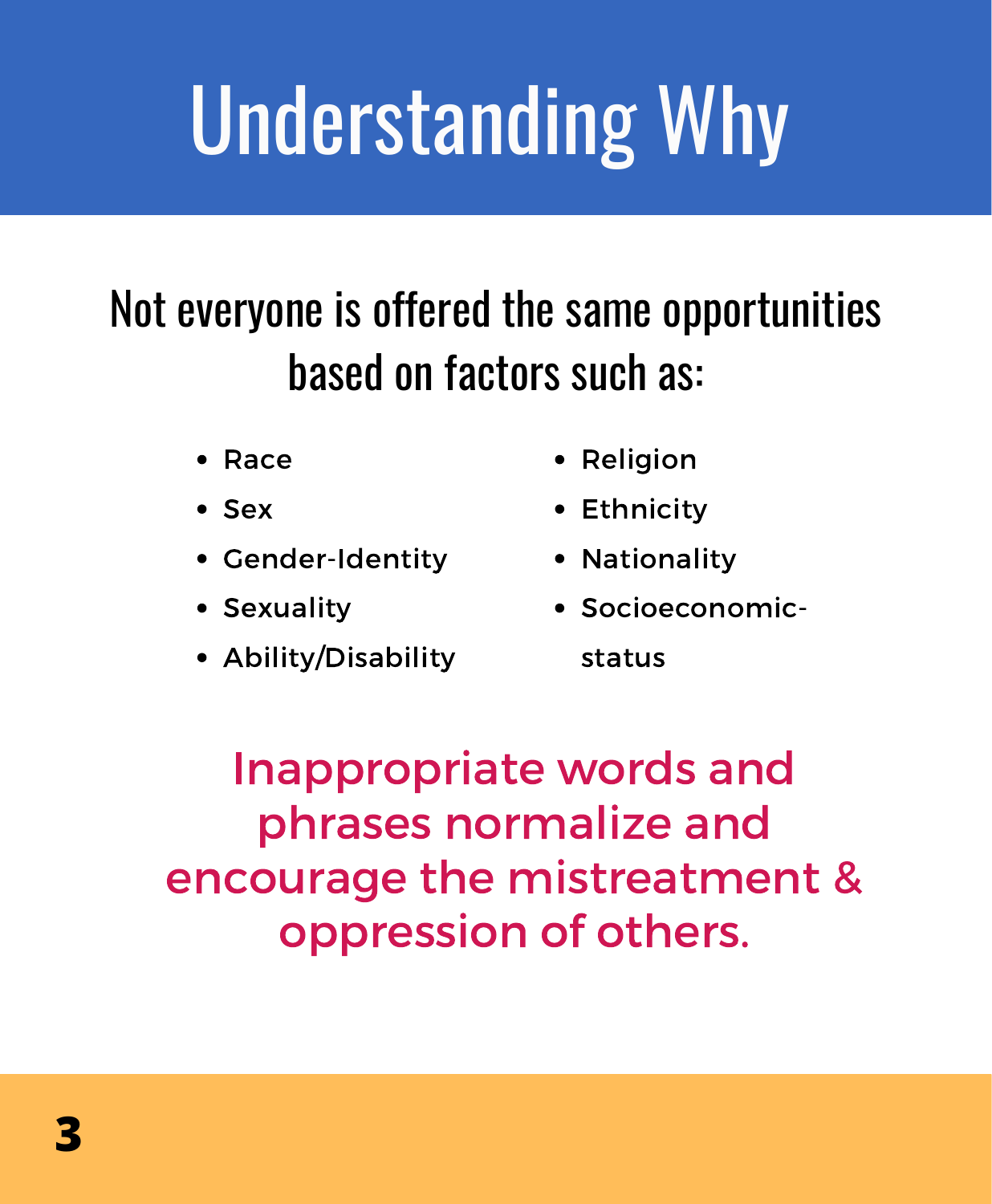KEEPING PEOPLE **ACCOUNTABLE** FOR THEIR WORDS AND ACTIONS CAN POSITIVELY IMPACT THE OUTCOMES OF INDIVIDUALS' LIVES, LIBERTIES & PURSUITS OF **HAPPINESS**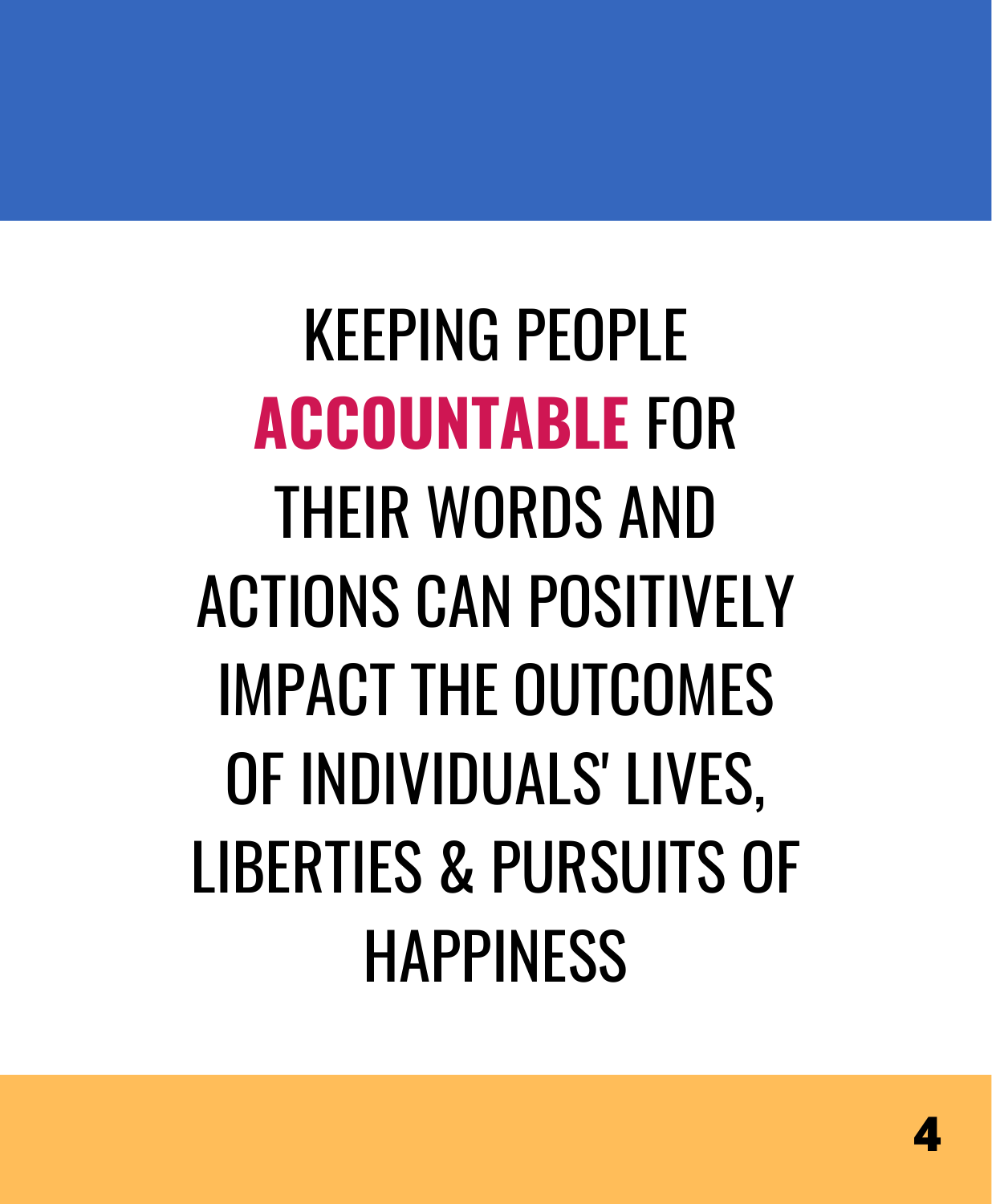# Learning More

Keep yourself and others accountable by learning about underrepresented cultures, histories and perspectives. The categorizes listed below are created by the focus of each resource, but they are all intersectional.

\*Please keep in mind, some resources may contain themes that trigger anxiety or depression.

#### **Disability Focused**

- Book: "A Disability History of the United States" Kim E. Nielsen
- Documentary: "CinemAbility" (2012) Jenni Gold

#### **Gender Focused**

- Book: "Feminism is for Everyone: Passionate Politics" Bell Hooks
- Documentary : "Miss Representation" (2011) Directed by Jennifer Siebel

#### **LGBTQ+ Focused**

- Book: "The Gay Revolution: The Story of the Struggle" Lillian Faderman
- Documentary: "Do I Sound Gay?" (2014) Directed by David Thorpe

#### **Religious Identity Focused**

- Book: "This Muslim American Life: Dispatches from the War on Terror" -Moustafa Bayoumi
- Documentary: "Hate Amoung Us" (2019) Directed by David McKenzie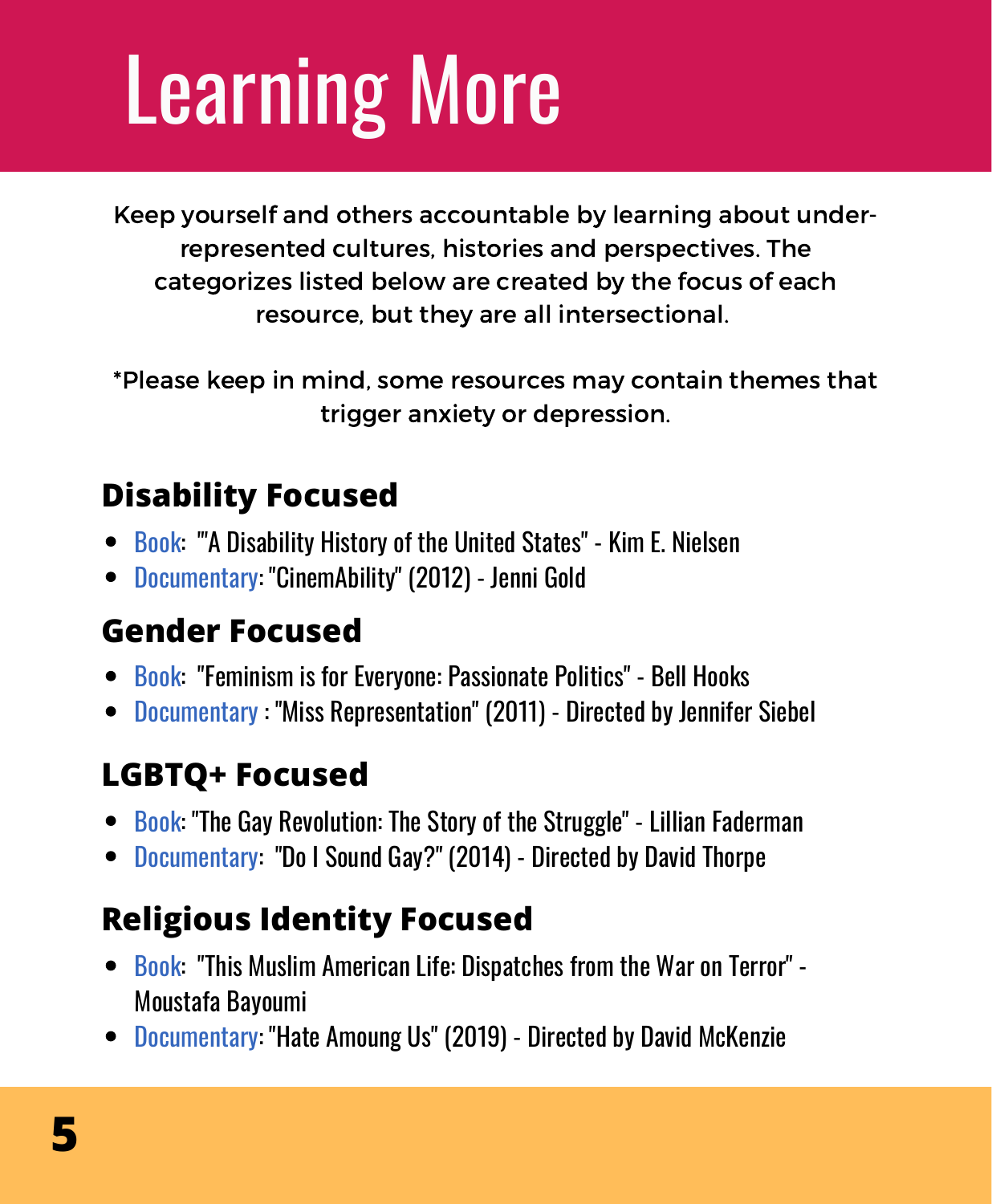#### **Racial Focused**

- Book: "So you want to talk about race?" Ijeoma Oluo
- TED Talk: "How to overcome our biases? Walk boldly toward them" Vernā Myers
- Documentary: "Race: The Power of an Illusion" (2003) PBS Series

#### **Asian & Pacific Islander Focused**

- Book: "The Color of Success: Asian Americans and the Origins of the Model Minority" - Ellen D. Wu
- Documentary: "Out of State" (2017) Directed by Ciara Lopez

#### **Black/African American Focused**

- Book: "Why Are All the Black Kids Sitting Together in the Cafeteria?: And Other Conversations About Race" - Beverly Daniel Tatum
- Documentary: "13th" (2016) Directed by Ava DuVernay

#### **Indigenous/Native American Focused**

- Book: "Legacy: Trauma, Story, and Indigenous Healing" Susan Methot
- Documentary: "Tribal Justice" (2017) Direceted by Anne Makepeace

#### **Latinx & Hispanic Focused**

- Book: "Generations of Exclusion: Mexican-Americans, Assimilation, and Race" - Edward Telles and Vilma Ortiz
- Documentary: "Harvest of Empire: a History of Latinos in America" (2012) Directed by Eduardo Lopez, Peter Getzels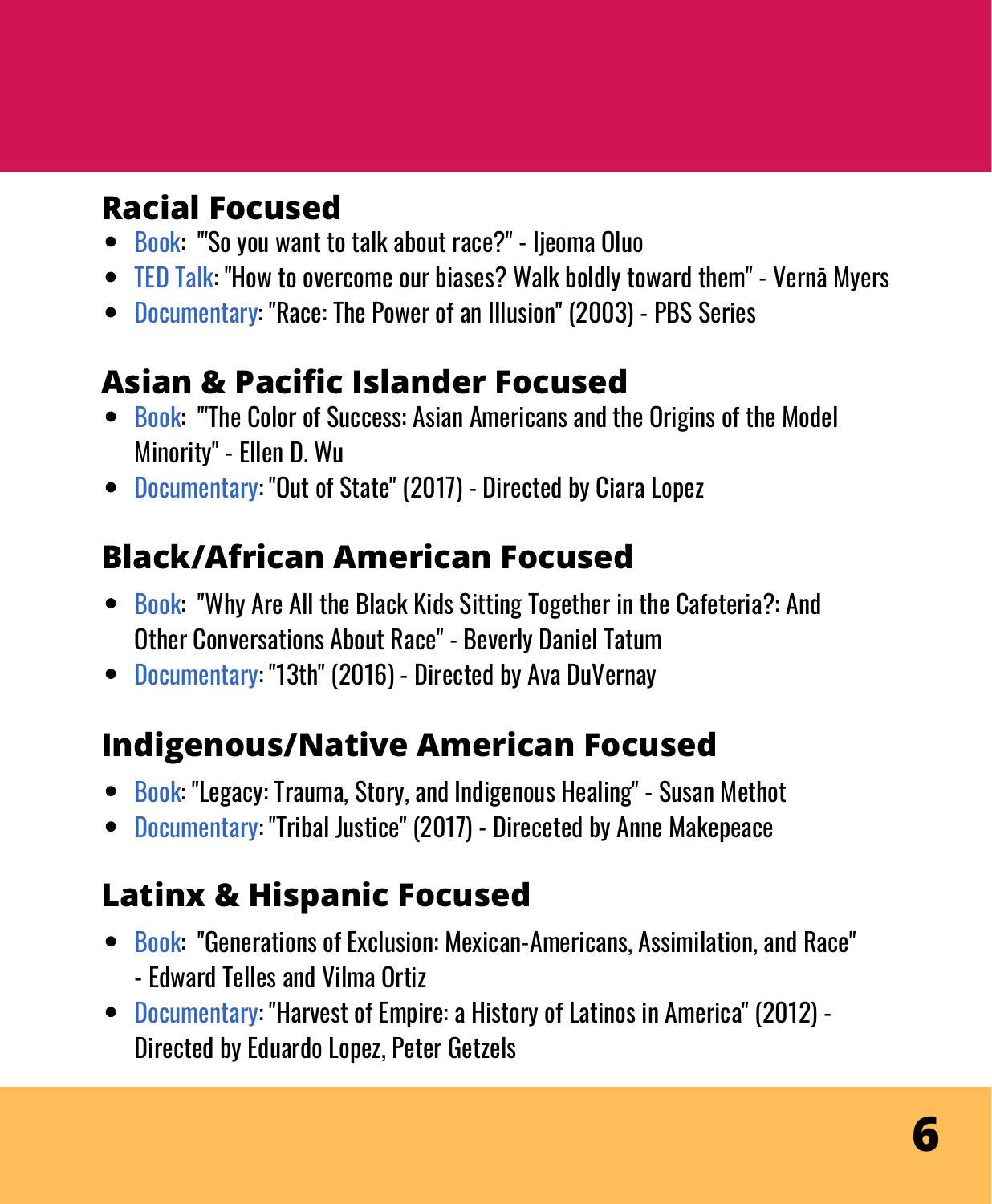# Educating Others:

## KEEP IN MIND:

A single confrontation may not completely change a behavior, but **every attempt makes an impact** and normalizes the culturally appropriate things to say and do.



While it may be frustrating to hear people speak inappropriately, it is critical to **be patient and respectful.**



Most of the time, people are not trying to be intentionally hurtful. Not everyone has been educated, and social norms are different across time and space. **Approach these situations with compassion.**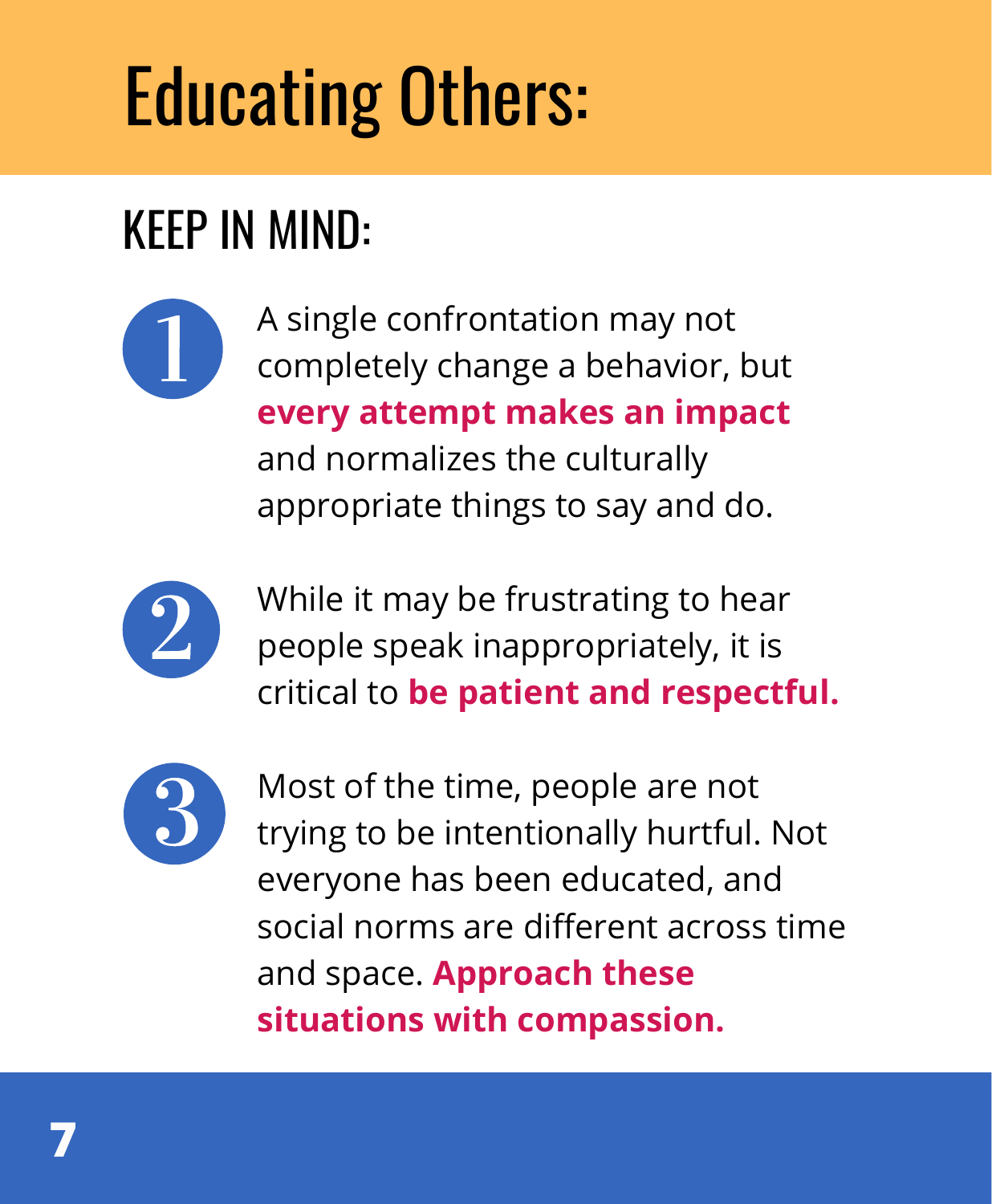# Impactful Intervention Phrases:

- "Because of the historic and current ways members of that group have been oppressed, that should not be said."
- "I understand that used to be okay to say, but it is not anymore"
- "I would appreciate a civil conversation about how what you said is problematic. Without offense to your character, I think this is a good opportunity to learn about how small things like that can encourage social issues."
- "You cannot be sure that issue is not incredibly personal to someone in the room. That issue creates obstacles for many people and it is not respectful to joke about it."
- "That compliment was serving a stereotype. How would you feel if you received that compliment? If you do not think it should apply to you based on your identity, then it is inappropriate for others"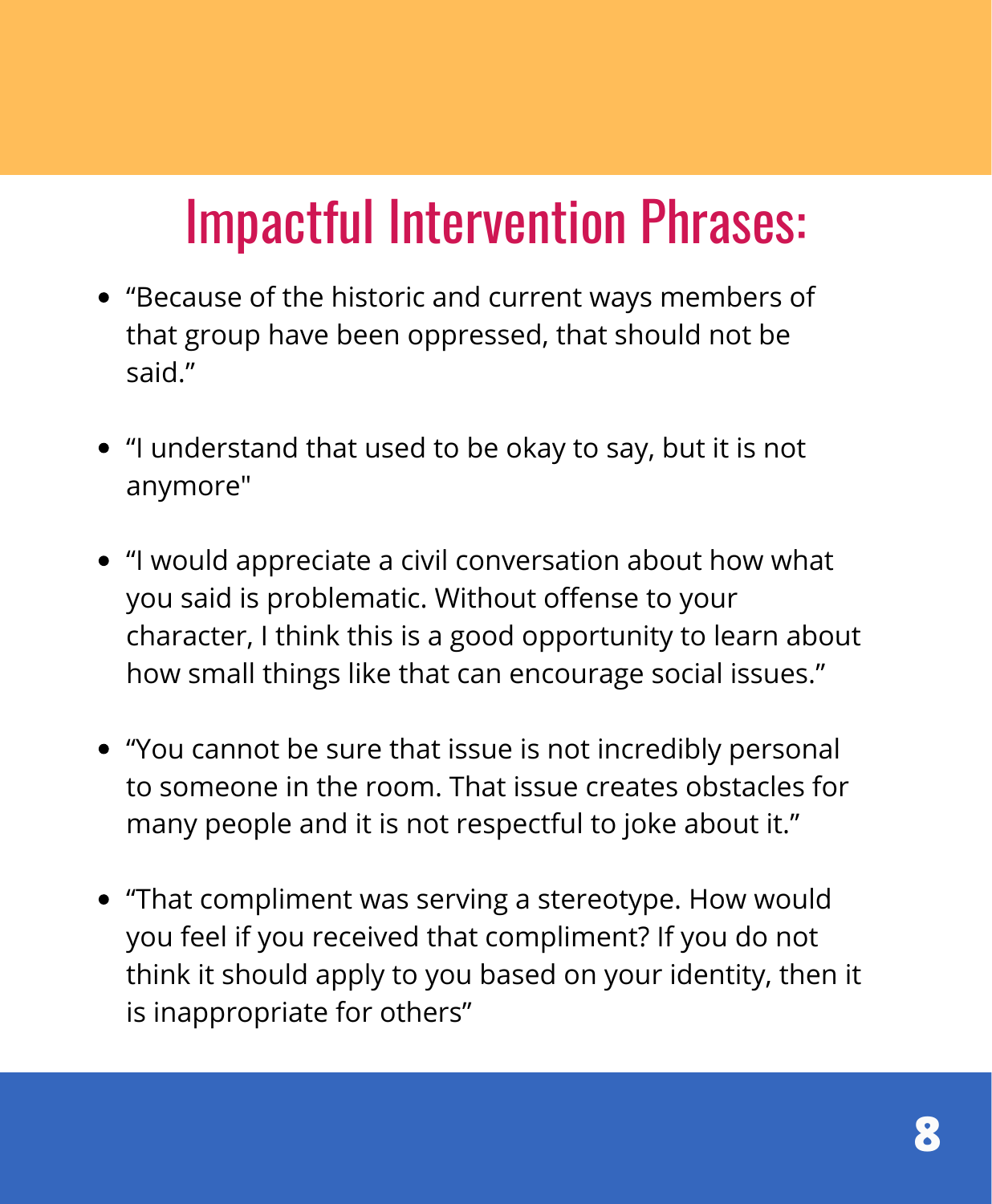# The Next Steps:

#### **Continual Education**

**Attend** culturally relevant events & diversity trainings hosted by school-wide offices, professional organizations, & community groups



**Research** more history, current events & human bias through books, documentaries, and journals from reliable sources

### **Expand Circles**

**Seek** out new perspectives from diverse authors, musicians, artists, journalists, celebrities & influencers



**Foster** new connections within your professional industry as well as social spaces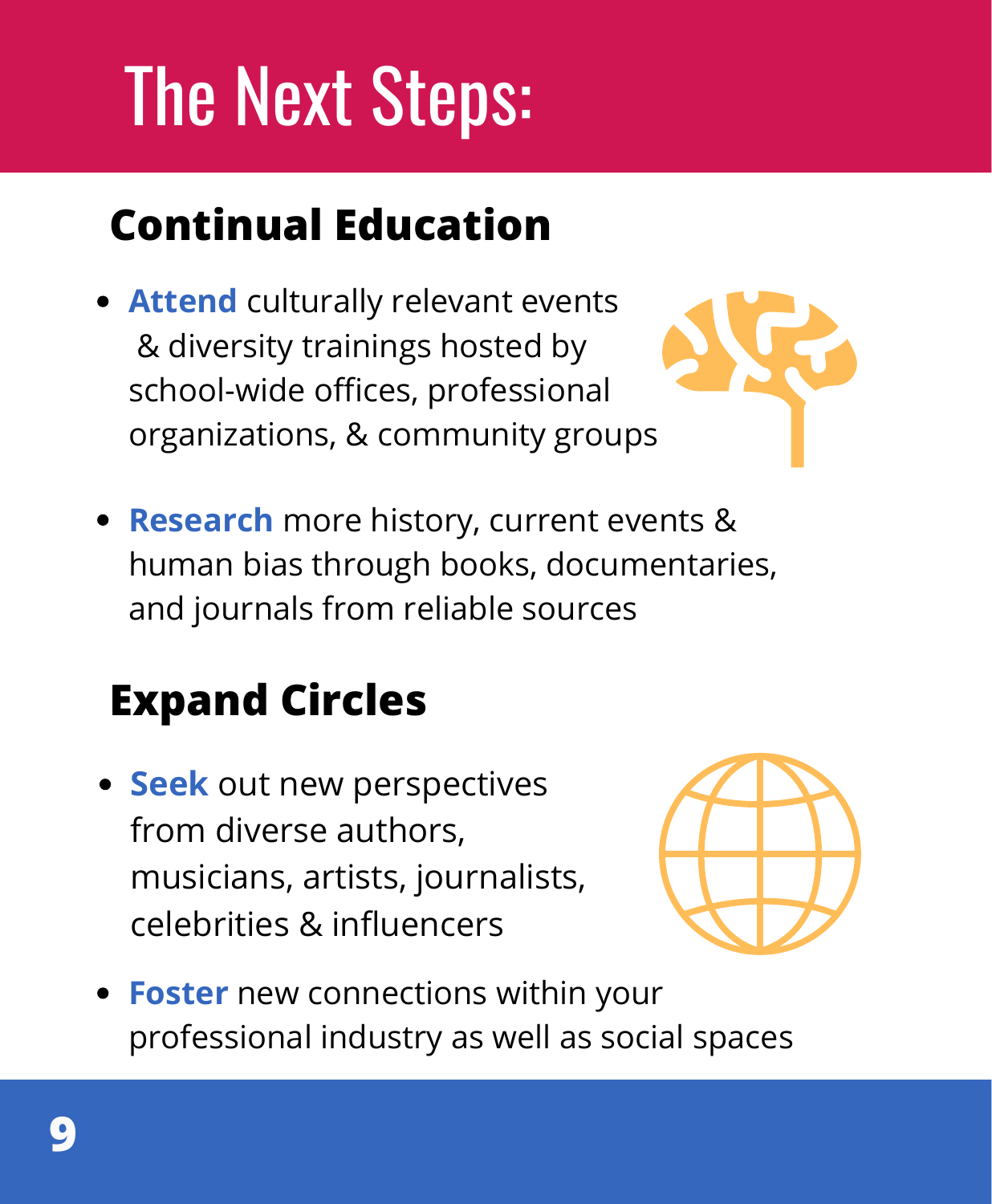#### **Lead with Compassion**

**Share** resources for educational opportunities & sanctuary spaces in person, on organization documents, and syllabi



**Be cautious** when leading discussions on sensitive issues by providing appropriate trigger warnings & thinking holistically about how the topic may impact participants

#### **Give Back**

**Donate** time, money & resources to organizations that empower those in need & strives to make positive social change



**Advocate** for effective policy change from your school, organization & government